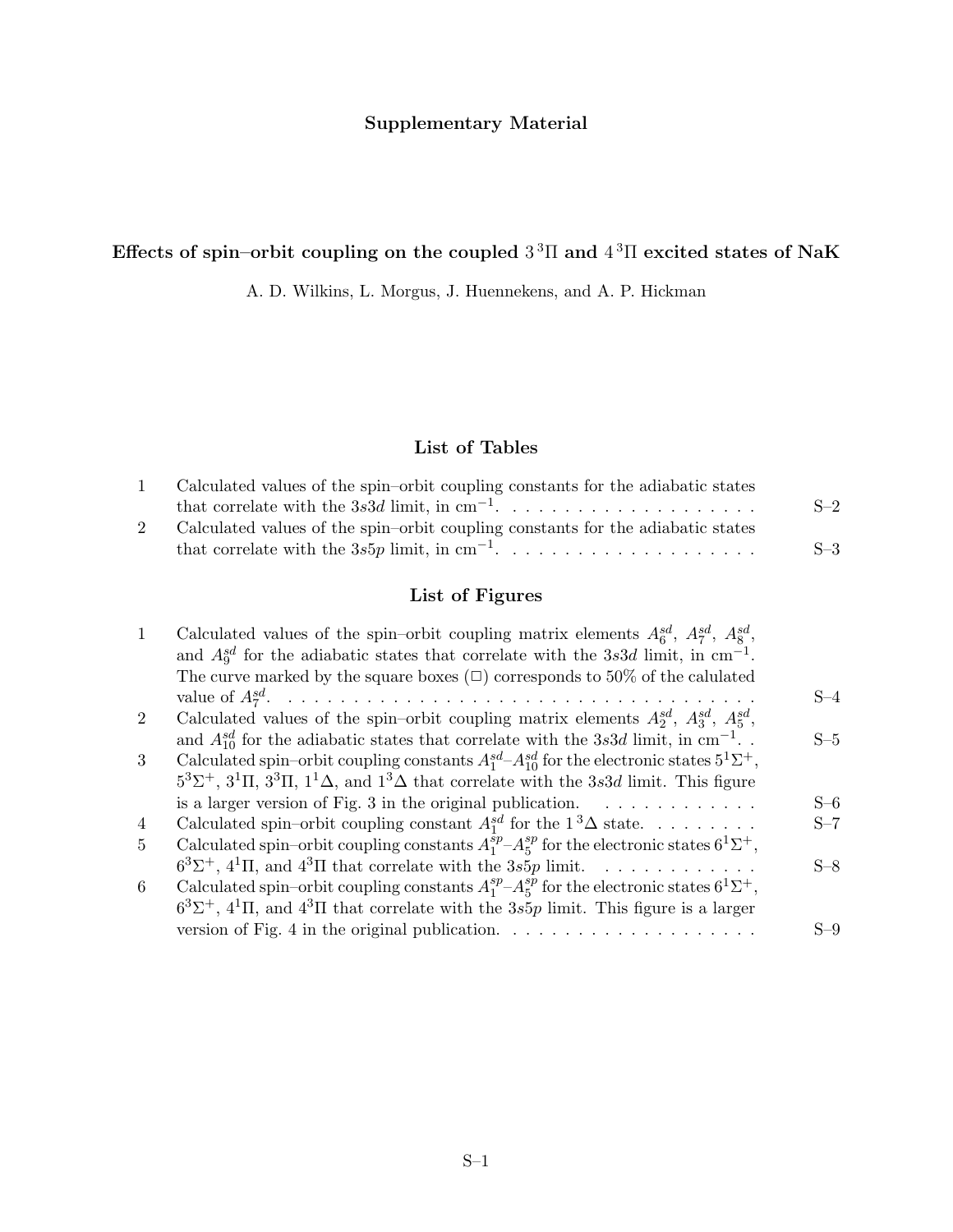| $R(a_0)$ | $A_1^{sd}$ | $A_2^{sd}$ | $A_3^{sd}$ | $A_4^{sd}$ | $A_5^{sd}$ | $A_6^{sd}$ | $A_7^{sd}$ | $A_8^{sd}$ | $A_9^{sd}$ | $A_{10}^{sd}$ |
|----------|------------|------------|------------|------------|------------|------------|------------|------------|------------|---------------|
| 6.0      | 0.7305     | 0.5632     | $0.3024\,$ | 7.2787     | 0.4077     | 0.6086     | 7.8060     | 3.1971     | 2.2660     | 2.6774        |
| 6.5      | 0.6242     | 0.3453     | 0.1642     | 6.5584     | 0.3231     | 0.3815     | 7.1713     | 2.6711     | 1.9564     | 2.1962        |
| $7.0\,$  | 0.5499     | 0.2222     | 0.0667     | 6.0528     | 0.2544     | 0.1819     | 6.6714     | 2.2064     | 1.6733     | 1.6304        |
| 7.5      | 0.4988     | 0.1365     | 0.0054     | 5.7391     | 0.1927     | 0.0037     | 6.2173     | 1.7584     | 1.3581     | 0.9231        |
| 8.0      | 0.4656     | 0.0406     | 0.0633     | 5.6297     | 0.1289     | 0.1770     | 5.7199     | 1.1619     | 0.7790     | 0.1648        |
| $8.5\,$  | 0.4474     | 0.2584     | 0.1139     | 5.9934     | 0.0151     | 0.3222     | 5.4743     | 1.4748     | 1.2640     | 0.2159        |
| 9.0      | 0.4425     | 2.3424     | $0.1613\,$ | 14.4177    | 0.5074     | 0.4116     | 6.9046     | 2.2542     | 1.7723     | 1.7403        |
| $\,9.5$  | 0.4482     | 2.0328     | 0.2065     | 12.7688    | 0.3497     | 0.4430     | 5.6645     | 1.3756     | 0.6860     | 1.6368        |
| 10.0     | 0.4630     | 1.7311     | 0.2497     | 11.1536    | 0.1840     | 0.4419     | 4.6839     | 1.1480     | 0.2571     | 1.5975        |
| 10.5     | 0.4833     | 1.4739     | 0.2894     | 9.8148     | 0.0326     | 0.4326     | 3.8307     | 1.5154     | 0.7860     | 1.5961        |
| 11.0     | 0.5044     | 1.2546     | 0.3236     | 8.7539     | 0.0978     | 0.4300     | 3.0890     | 1.7477     | 0.7822     | 1.5691        |
| 11.5     | 0.5219     | 1.0697     | 0.3507     | 7.9093     | 0.2027     | 0.4389     | 2.4416     | 1.7496     | 0.6900     | 1.4984        |
| 12.0     | 0.5329     | 0.9175     | 0.3704     | 7.1893     | 0.2812     | 0.4561     | 1.8863     | 1.6733     | 0.4544     | 1.3944        |
| 12.5     | 0.5365     | 0.7955     | $0.3834\,$ | 6.5131     | 0.3350     | 0.4750     | 1.4308     | 1.5795     | 0.8103     | 1.2727        |
| 13.0     | 0.5337     | 0.6994     | 0.3914     | 5.8393     | 0.3675     | 0.4902     | 1.0797     | 1.4706     | 0.9921     | 1.1453        |
| 13.5     | 0.5262     | 0.6244     | 0.3958     | 5.1690     | 0.3827     | 0.4991     | 0.8265     | 1.3421     | 0.9231     | 1.0184        |
| 14.0     | 0.5157     | 0.5657     | $0.3979\,$ | 4.5273     | 0.3852     | 0.5016     | 0.6546     | 1.1976     | 0.8180     | 0.8973        |
| 14.5     | 0.5041     | 0.5211     | 0.3990     | 3.9279     | 0.3808     | 0.4990     | 0.5443     | 1.0389     | 0.6985     | 0.7856        |
| 15.0     | 0.4917     | 0.4865     | 0.3986     | 3.3870     | 0.3723     | 0.4927     | $0.4754\,$ | 0.8832     | 0.5814     | 0.6858        |
| 15.5     | 0.4800     | 0.4616     | 0.3981     | 2.8919     | 0.3646     | 0.4843     | 0.4344     | 0.7272     | 0.4620     | 0.5982        |
| 16.0     | 0.4695     | 0.4446     | 0.3979     | 2.4400     | 0.3594     | 0.4754     | 0.4114     | 0.5762     | 0.3435     | 0.5214        |
| 16.5     | 0.4596     | 0.4326     | $0.3972\,$ | 2.0385     | 0.3561     | 0.4660     | 0.3992     | 0.4419     | 0.2343     | 0.4537        |
| 17.0     | 0.4509     | 0.4247     | 0.3965     | 1.6872     | 0.3552     | 0.4570     | 0.3934     | 0.3261     | 0.1336     | 0.3937        |
| 18.0     | 0.4364     | 0.4159     | $0.3951\,$ | 1.1485     | 0.3583     | 0.4410     | 0.3917     | 0.1803     | 0.0354     | 0.2939        |
| 19.0     | 0.4254     | 0.4111     | 0.3940     | 0.8151     | 0.3640     | 0.4282     | 0.3939     | 0.1861     | 0.1580     | 0.2190        |
| $20.0\,$ | 0.4171     | 0.4073     | 0.3930     | 0.6300     | $0.3694\,$ | 0.4183     | 0.3958     | 0.2461     | 0.2405     | 0.1658        |
| $22.0\,$ | 0.4062     | 0.4009     | 0.3917     | 0.4783     | 0.3766     | 0.4052     | 0.3968     | 0.3279     | 0.3277     | 0.1073        |
| 24.0     | 0.3998     | 0.3960     | $0.3907\,$ | 0.4304     | 0.3803     | 0.3977     | 0.3955     | 0.3619     | 0.3619     | 0.0924        |
| 26.0     | 0.3959     | 0.3927     | 0.3901     | 0.4113     | 0.3824     | 0.3934     | 0.3937     | 0.3751     | 0.3751     | 0.1155        |
| 28.0     | 0.3934     | 0.3906     | $0.3896\,$ | 0.4022     | 0.3837     | 0.3909     | 0.3923     | 0.3805     | 0.3805     | 0.1706        |
| 30.0     | 0.3917     | 0.3894     | 0.3892     | 0.3973     | 0.3846     | 0.3895     | 0.3913     | 0.3830     | 0.3829     | 0.3107        |
| $32.0\,$ | 0.3906     | 0.3886     | 0.3888     | 0.3944     | 0.3852     | 0.3886     | 0.3906     | 0.3843     | 0.3843     | 0.3778        |
| 34.0     | 0.3898     | 0.3881     | 0.3886     | 0.3925     | 0.3857     | 0.3881     | 0.3900     | 0.3851     | 0.3851     | 0.3862        |
| 36.0     | 0.3893     | 0.3877     | 0.3884     | 0.3912     | 0.3860     | 0.3877     | 0.3895     | 0.3858     | 0.3858     | 0.3876        |
| 38.0     | 0.3888     | 0.3875     | 0.3882     | 0.3903     | 0.3862     | 0.3875     | 0.3891     | 0.3862     | 0.3862     | 0.3878        |
| 40.0     | 0.3885     | 0.3873     | 0.3880     | 0.3896     | 0.3864     | 0.3873     | 0.3888     | 0.3865     | 0.3865     | 0.3877        |
| $50.0\,$ | 0.3877     | 0.3870     | 0.3876     | 0.3880     | 0.3868     | 0.3870     | 0.3878     | 0.3868     | 0.3868     | 0.3872        |
| 75.0     | 0.3873     | 0.3870     | 0.3872     | 0.3873     | 0.3870     | 0.3870     | 0.3873     | 0.3870     | 0.3870     | 0.3870        |
| 100.0    | 0.3872     | 0.3871     | 0.3872     | 0.3872     | 0.3871     | 0.3871     | 0.3872     | 0.3871     | 0.3871     | 0.3871        |

**Table 1.** Calculated values of the spin–orbit coupling constants for the adiabatic states that correlate with the 3*s*3*d* limit, in cm*−*<sup>1</sup>.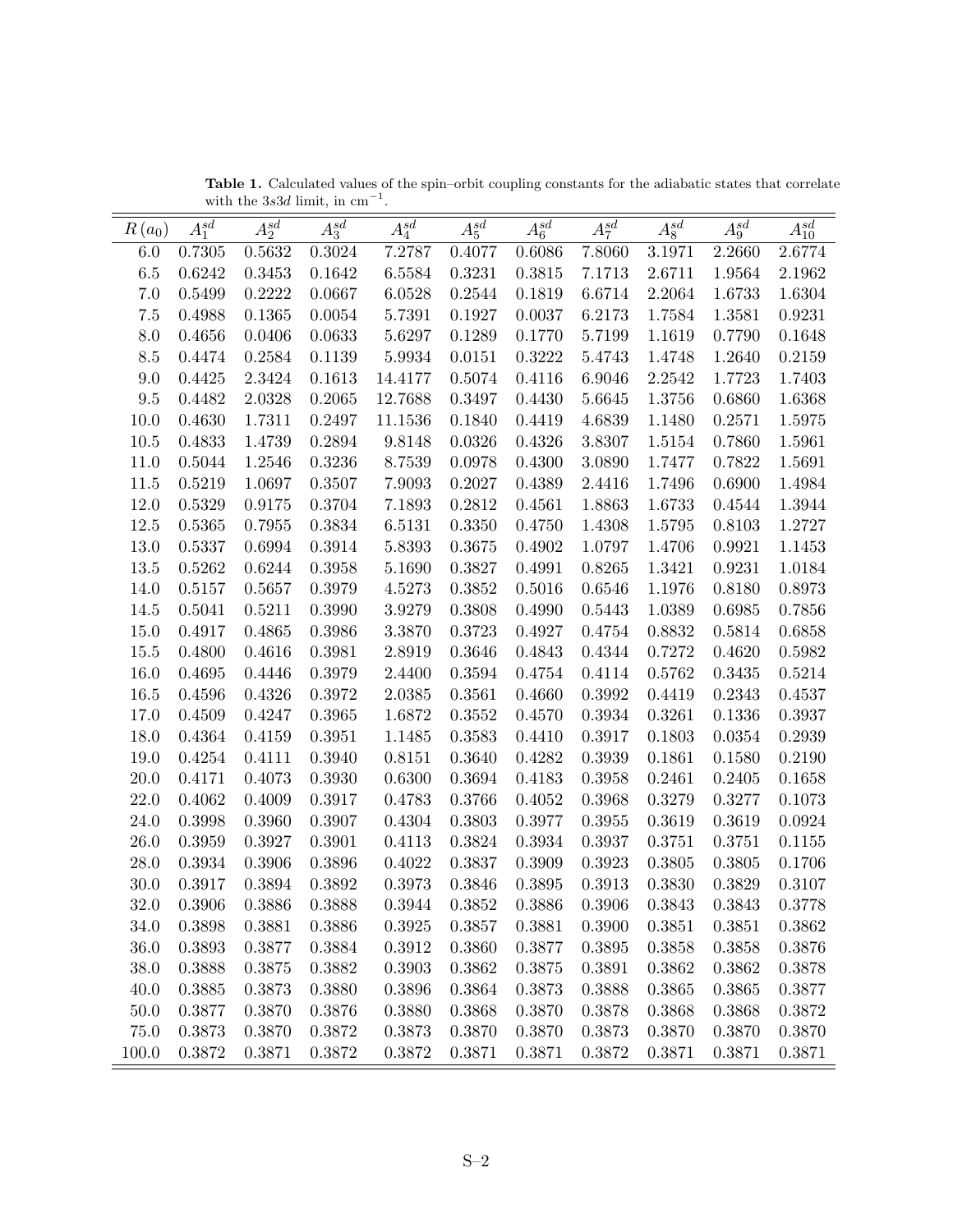| $R(a_0)$ | $A_1^{sp}$ | $A_2^{sp}$ | $A_3^{sp}$ | $A_4^{sp}$ | $A_5^{sp}$ |
|----------|------------|------------|------------|------------|------------|
| 6.0000   | 15.2021    | 6.4519     | 1.4553     | 0.0596     | 2.2655     |
| 6.5000   | 13.6783    | 5.4846     | 1.2895     | 0.3680     | 2.3694     |
| 7.0000   | 11.9670    | 4.5984     | 0.1801     | 0.6925     | 2.3424     |
| 7.5000   | 10.5279    | 3.6922     | 0.8101     | 1.0416     | 2.0550     |
| 8.0000   | 9.3296     | 2.8008     | 1.8514     | 1.4597     | 1.7084     |
| 8.5000   | 8.0789     | 2.1541     | 2.7306     | 1.3386     | 1.5885     |
| 9.0000   | 2.9684     | 3.1489     | 2.1004     | 1.9274     | 1.7182     |
| 9.5000   | 3.0715     | 3.4707     | 1.7738     | 1.6508     | 1.4007     |
| 10.0000  | 3.3850     | 3.8220     | 1.4394     | 1.2649     | 1.1091     |
| 10.5000  | 3.7874     | 4.1380     | 1.0501     | 0.8463     | 0.7492     |
| 11.0000  | 4.1830     | 4.3684     | 0.6892     | 0.4696     | 0.3242     |
| 11.5000  | 4.4426     | 4.4725     | 0.3949     | 0.1710     | 0.1377     |
| 12.0000  | 4.5135     | 4.4689     | 0.1537     | 0.0610     | 0.6836     |
| 12.5000  | 4.4430     | 4.4060     | 0.0629     | 0.2560     | 1.4729     |
| 13.0000  | 4.3078     | 4.3220     | 4.0506     | 3.6617     | 4.5760     |
| 13.5000  | 4.1696     | 4.2381     | 4.3684     | 3.7155     | 4.2692     |
| 14.0000  | 4.0528     | 4.1626     | 4.6036     | 3.7455     | 3.9720     |
| 14.5000  | 3.9753     | 4.1071     | 4.7803     | 3.7618     | 3.6961     |
| 15.0000  | 3.9271     | 4.0618     | 4.8864     | 3.7601     | 3.4287     |
| 15.5000  | 3.9206     | 4.0457     | 4.9533     | 3.7690     | 3.1507     |
| 16.0000  | 3.9543     | 4.0632     | 4.9974     | 3.8012     | 2.9477     |
| 16.5000  | 4.0060     | 4.0945     | 5.0055     | 3.8397     | 2.7390     |
| 17.0000  | 4.0762     | 4.1456     | 4.9970     | 3.8963     | 2.5374     |
| 18.0000  | 4.2386     | 4.2837     | 4.9501     | 4.0492     | 2.1550     |
| 19.0000  | 4.3923     | 4.4292     | 4.8873     | 4.2156     | 1.8011     |
| 20.0000  | 4.5151     | 4.5481     | 4.8247     | 4.3545     | 1.4833     |
| 22.0000  | 4.6655     | 4.6867     | 4.7302     | 4.5170     | 0.9845     |
| 24.0000  | 4.7349     | 4.7446     | 4.6889     | 4.5940     | 0.6674     |
| 25.0000  | 4.7534     | 4.7593     | 4.6853     | 4.6218     | 0.5693     |
| 26.0000  | 4.7656     | 4.7688     | 4.6896     | 4.6470     | 0.5078     |
| 28.0000  | 4.7788     | 4.7793     | 4.7107     | 4.6912     | 0.5072     |
| 30.0000  | 4.7845     | 4.7840     | 4.7347     | 4.7255     | 0.7215     |
| 32.0000  | 4.7871     | 4.7864     | 4.7535     | 4.7489     | 0.8236     |
| 34.0000  | 4.7885     | 4.7879     | 4.7658     | 4.7633     | 0.8790     |
| 36.0000  | 4.7893     | 4.7889     | 4.7737     | 4.7723     | 1.0320     |
| 38.0000  | 4.7899     | 4.7790     | 4.7782     | 4.7896     | 1.5439     |
| 40.0000  | 4.7903     | 4.7829     | 4.7824     | 4.7901     | 3.8305     |
| 42.0000  | 4.7905     | 4.7858     | 4.7854     | 4.7903     | 4.7316     |
| 44.0000  | 4.7906     | 4.7877     | 4.7874     | 4.7905     | 4.7799     |
| 46.0000  | 4.7907     | 4.7889     | 4.7887     | 4.7906     | 4.7873     |
| 48.0000  | 4.7907     | 4.7896     | 4.7894     | 4.7906     | 4.7892     |
| 50.0000  | 4.7907     | 4.7900     | 4.7899     | 4.7907     | 4.7899     |
| 75.0000  | 4.7907     | 4.7906     | 4.7905     | 4.7907     | 4.7906     |
| 100.0000 | 4.7907     | 4.7906     | 4.7906     | 4.7906     | 4.7906     |

**Table 2.** Calculated values of the spin–orbit coupling constants for the adiabatic states that correlate with the 3*s*5*p* limit, in cm*−*<sup>1</sup>.  $=$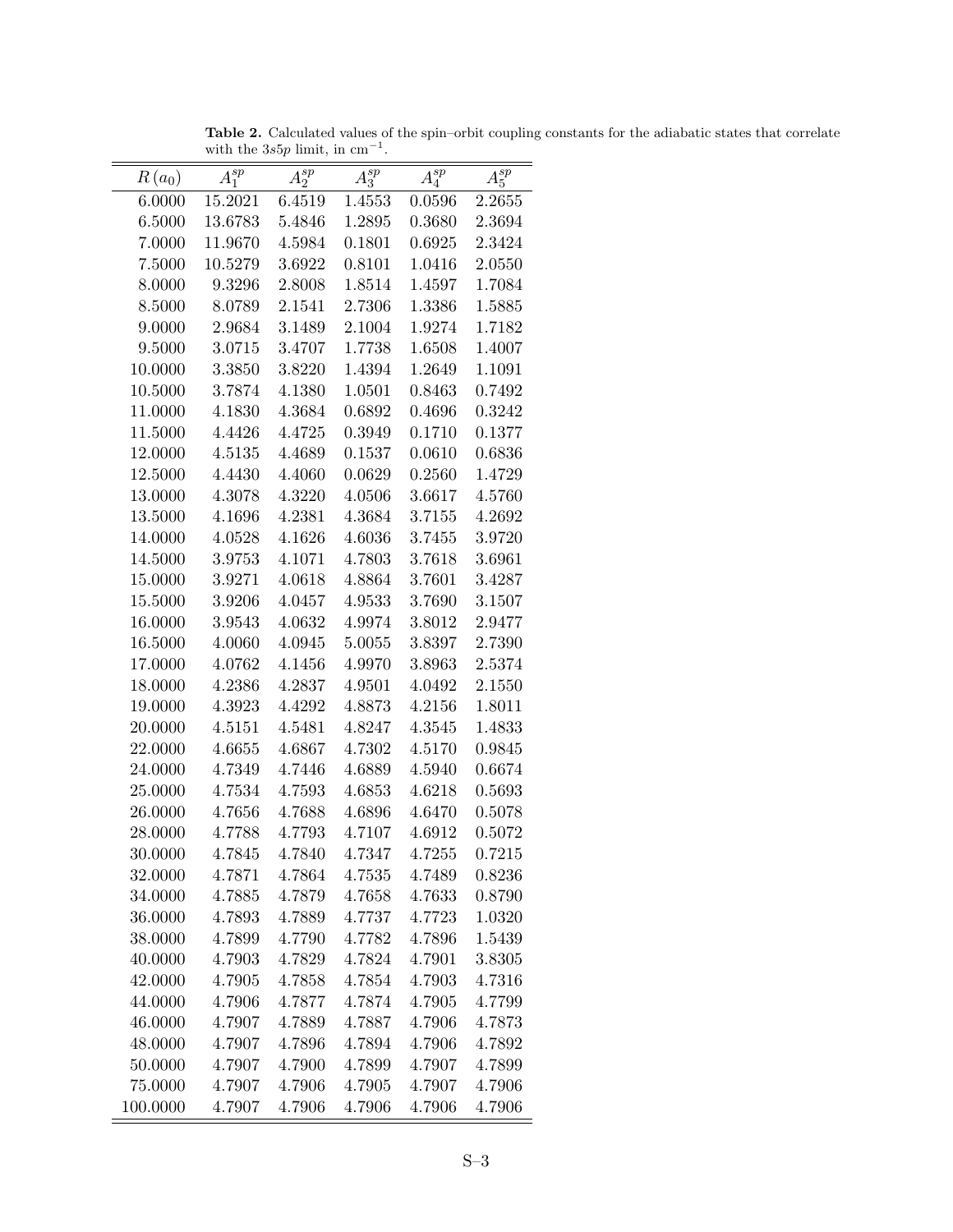

**Figure 1.** Calculated values of the spin–orbit coupling matrix elements  $A_6^{sd}$ ,  $A_7^{sd}$ ,  $A_8^{sd}$ , and  $A_9^{sd}$  for the solution of the solution of the square the adiabatic states that correlate with the 3*s*3*d* limit, in cm*−*<sup>1</sup>. The curve marked by the square boxes ( $\Box$ ) corresponds to 50% of the calulated value of  $A_7^{sd}$ .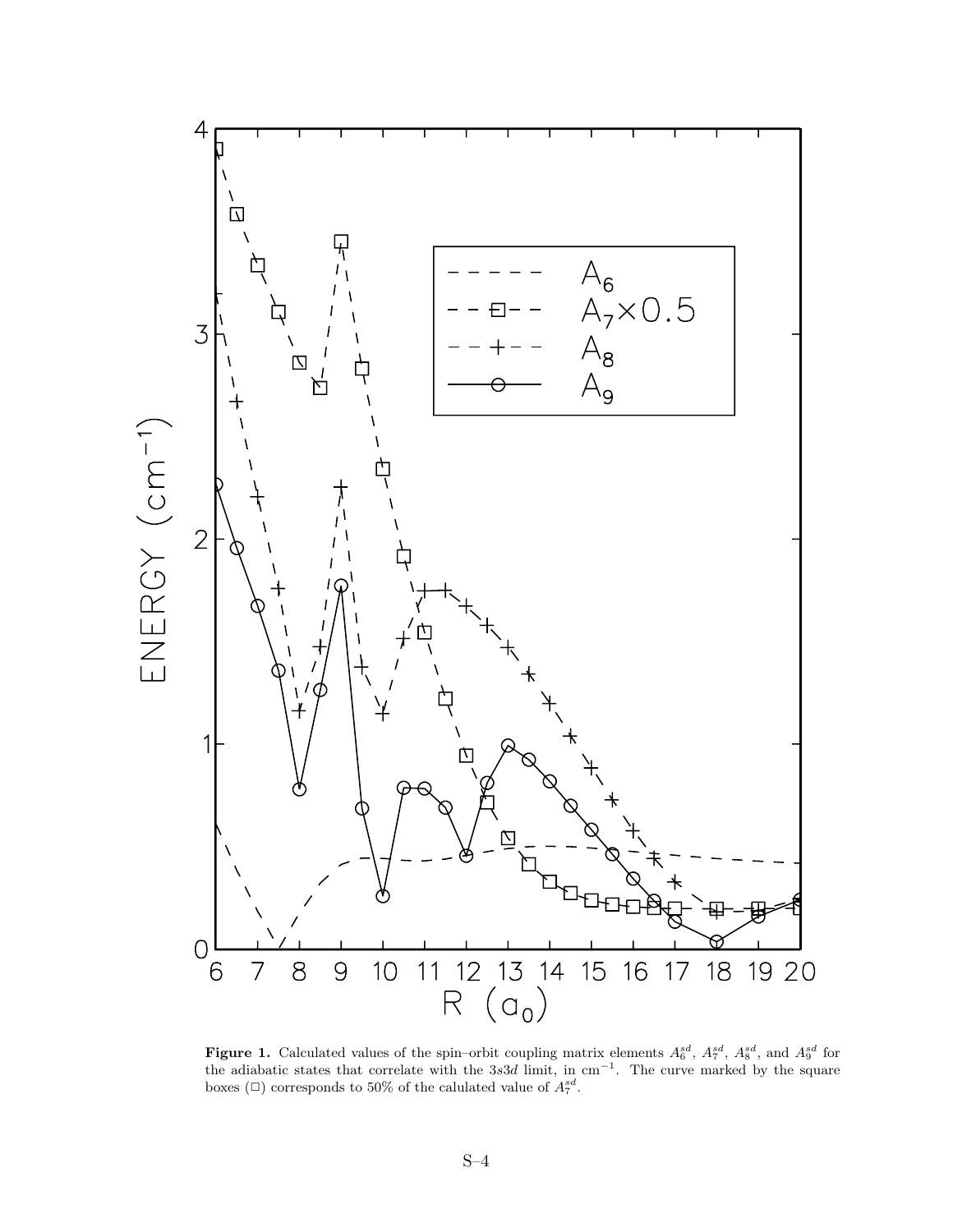

**Figure 2.** Calculated values of the spin–orbit coupling matrix elements  $A_2^{sd}$ ,  $A_3^{sd}$ ,  $A_5^{sd}$ , and  $A_{10}^{sd}$  for the adiabatic states that correlate with the 3s3d limit in cm<sup>-1</sup> the adiabatic states that correlate with the 3*s*3*d* limit, in cm*−*<sup>1</sup>.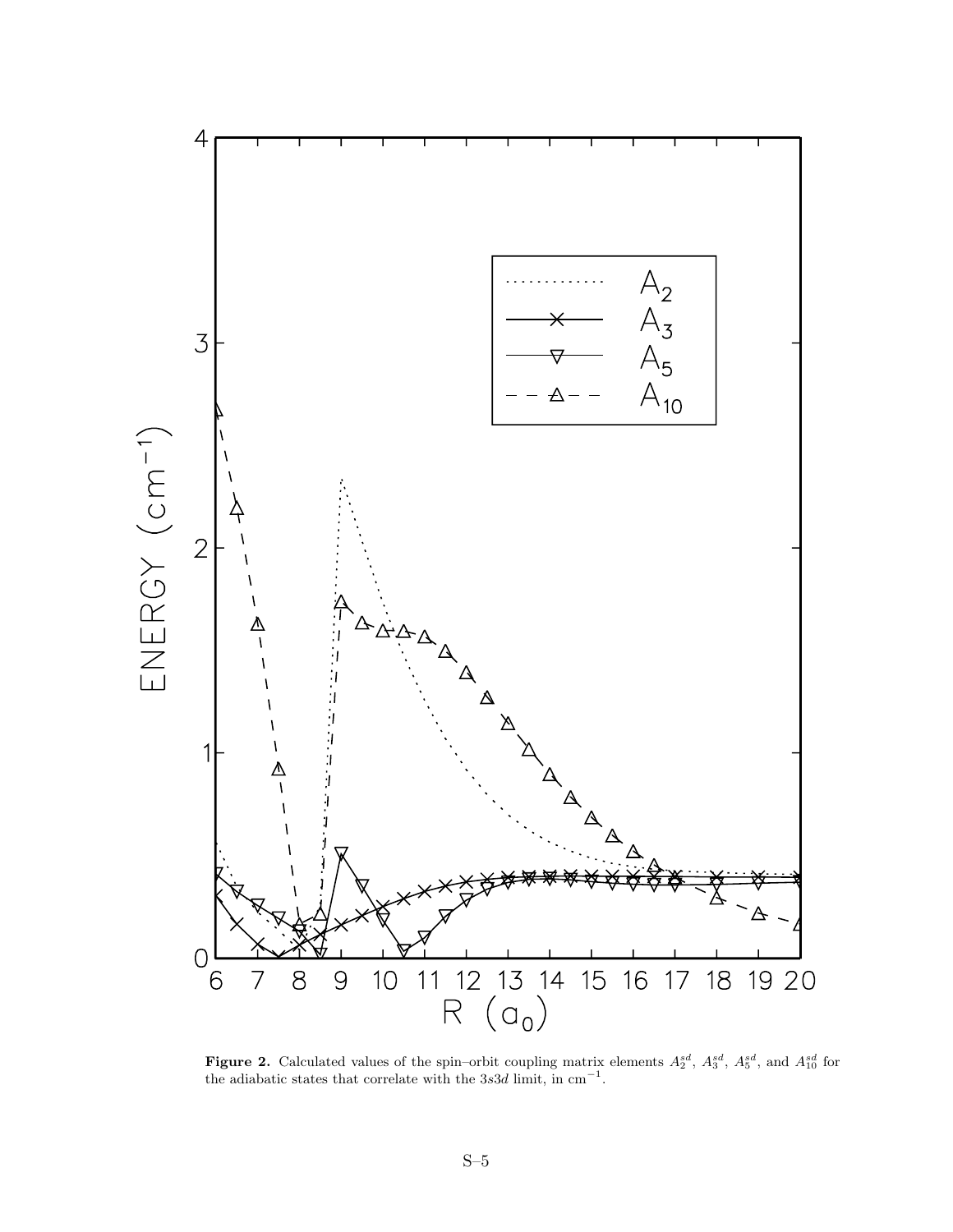

**Figure 3.** Calculated spin–orbit coupling constants  $A_1^{sd} - A_1^{sd}$  for the electronic states  $5^1\Sigma^+$ ,  $5^3\Sigma^+$ ,  $5^3\Sigma^+$ ,  $5^3\Sigma^+$ ,  $5^3\Sigma^+$ ,  $5^3\Sigma^+$ ,  $5^3\Sigma^+$ ,  $5^3\Sigma^+$ ,  $5^3\Sigma^+$ ,  $5^3\Sigma^+$ ,  $5^3\Sigma^+$ ,  $5^3\S$  $3^{1}$ Π,  $3^{3}$ Π,  $1^{1}$ Δ, and  $1^{3}$ Δ that correlate with the 3*s*3*d* limit. This figure is a larger version of Fig. 3 in the original publication.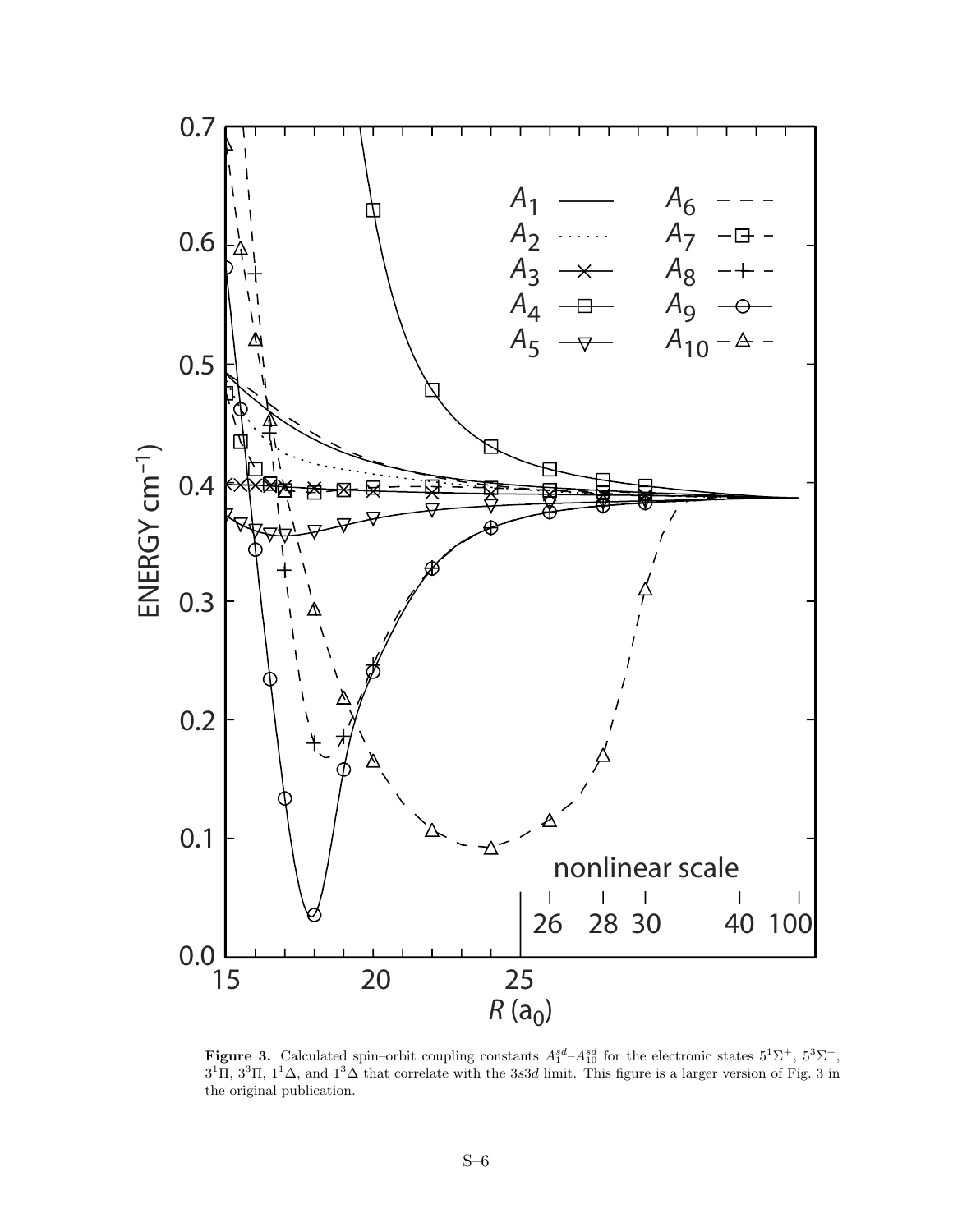

**Figure 4.** Calculated spin–orbit coupling constant  $A_1^{sd}$  for the  $1^3\Delta$  state.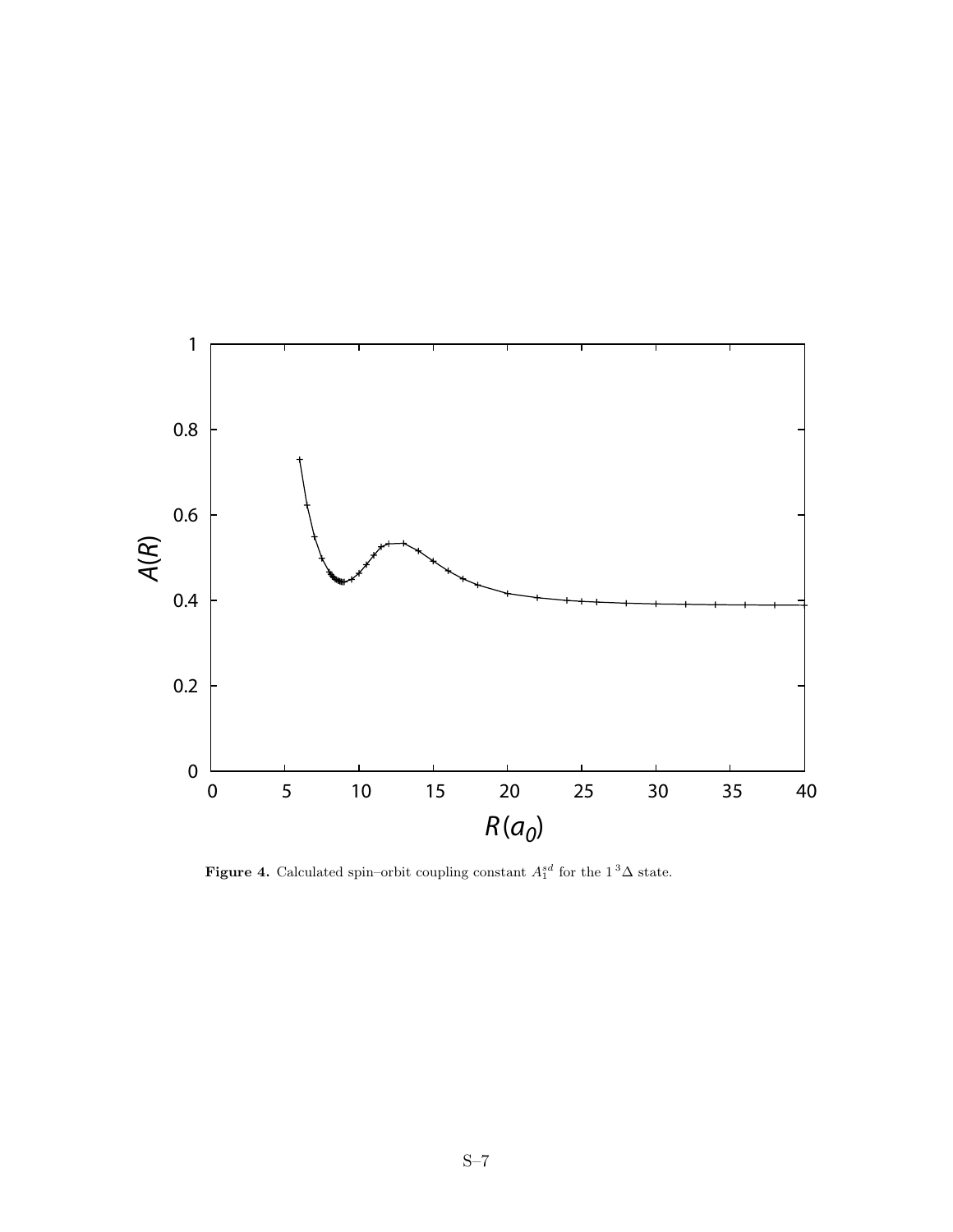

**Figure 5.** Calculated spin–orbit coupling constants  $A_1^{sp} - A_5^{sp}$  for the electronic states  $6^1\Sigma^+$ ,  $6^3\Sigma^+$ ,  $4^4\Pi$  and  $4^3\Pi$  that correlate with the 3s5n limit 4<sup>1</sup>Π, and 4<sup>3</sup>Π that correlate with the 3*s*5*p* limit.